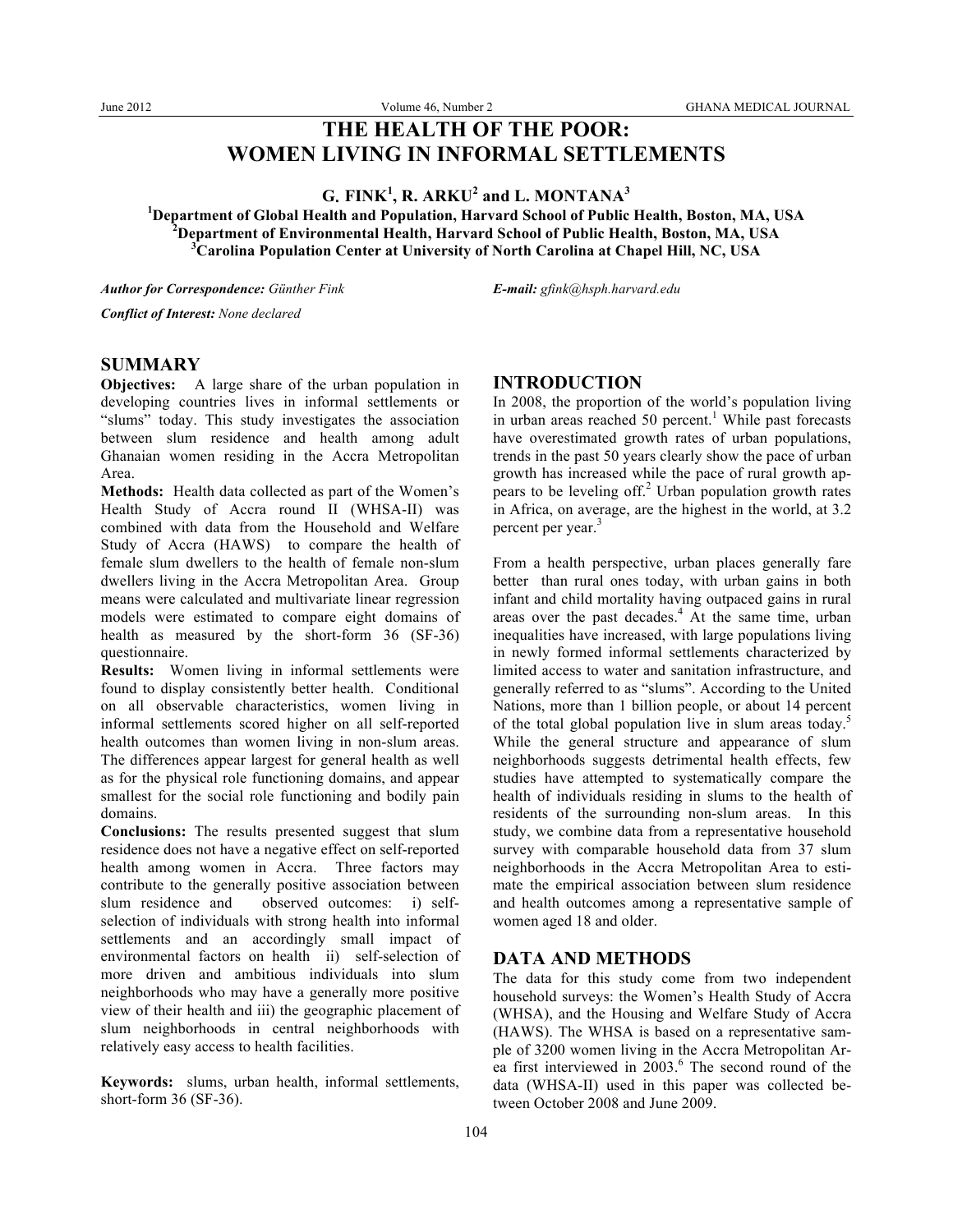The HAWS data were collected in a sample of 37 Census enumeration areas (EA) in Accra defined as slums by UNHABITAT in 2003 based on average household characteristics observed during the 2000 Ghana census. All households in the 37 EAs were listed in July and August 2009. Household listing in the Yam Market was interrupted due to political instability in August 2009; the final sample from this EA was selected from the listed segment, representing approximately 30% of the total geographical size of the EA populated with housing structures. A total of 1740 households were randomly selected for interviews.

Interviewer training and pretesting of the survey instruments were carried out in August 2009. Main fieldwork for the survey began in September 2009, and was completed in March 2010, approximately 9 months after the completion of the WHSA-II survey.

Figure 1 shows the spatial distribution of the 37 slum enumeration areas as well as the areas sampled in the WHSA. Five of the 1741 EAs appeared both in the WHSA and HAWS study. Since we wanted to compare slum dwellers to women in non-slum areas, we excluded the 5 slum EAs from the WHSA sample.



**Figure 1** Areas surveyed in WHSA-II and HAWS

While the HAWS questionnaire shared several sections of the questionnaire used in the WHSA-II, separate questionnaires were used for the household and individual women interviews. The household questionnaire included a household schedule of age, sex and educational attainment of all household members, as well as questions on asset ownership and housing characteristics. The individual woman's questionnaire consisted of sections on background characteristics, migration, health insurance,

general health, mental health, nutrition, malaria, a full pregnancy history, pre- and post-natal care and immunizations for children born in the last five years, marriage and sexual activity, reproductive health, family planning, and fertility preferences. In addition, heights and weights for all women in the household, and all children under the age of five were collected using height boards for children, portable stadiometers for adults, and SECA solar scales (model 881).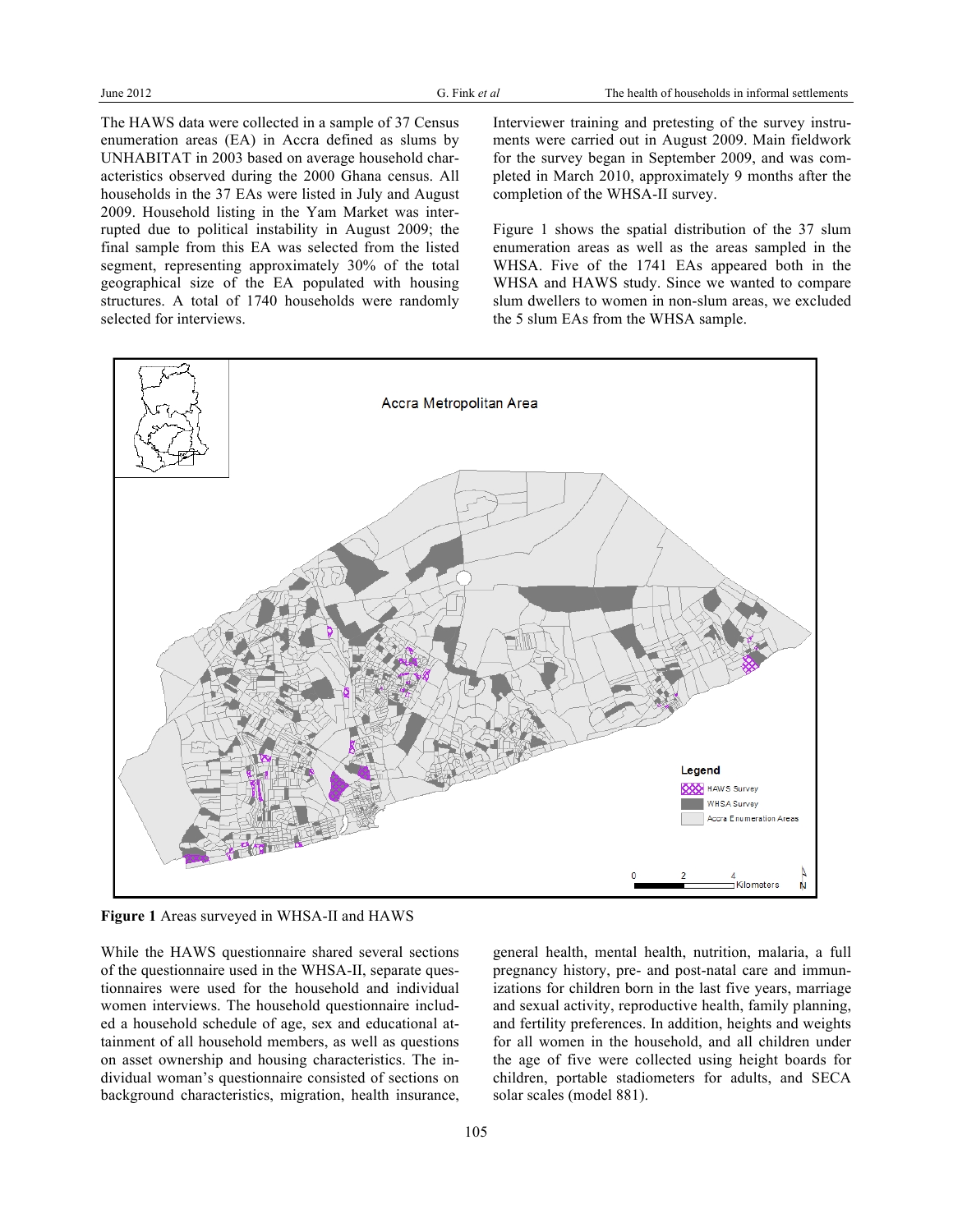The measuring boards and SECA scales were borrowed from Ghana Statistical Services; the same equipment was used for the DHS surveys. While the WHSA had oversampled elderly women, simple random sampling was used for the HAWS study.

The main health information used in this paper builds on 36 health questions known as the short-form 36 (SF-36), originally developed by RAND for the Medical Outcomes Study.<sup>7-9</sup> The SF-36 questions have been applied in many settings; the International Quality of Life Assessment project has translated the SF-36 tool for use in more than 60 countries around the world (http://www.iqola.org/). The SF-36 module comes with a standard scoring system, which collapses the 36 questions into eight domains: vitality, physical functioning, role-physical, bodily pain, general health, social functioning, role-emotional, and mental health. The eight scales were chosen to reflect the major health indicators as defined by behavioural function and dysfunction, well-being and distress, objective and subjective ratings, and self-evaluation of general health.<sup>10</sup>

*Statistical analysis:* The data were analyzed using standard linear regression models, which can be characterized as follows:

$$
score_{ih} = \alpha + \beta slum_h + X_i \gamma + X_h \delta + \varepsilon_{ih(1)}
$$

where  $score_{ih}$  is the health score of person *i* in household *j*, β is the coefficient of primary interest, and  $X_i$ ,  $X_h$  are vectors of individual and household characteristics respectively. Since heterogeneous effects were expected across domains, a separate analysis was conducted for all eight domains of health measured in the SF-36. In order to understand the degree to which individual and household characteristics explain the observed health differentials, we also estimated a series of partial models, where either only individual or only household characteristics were controlled for. Last, a subgroup analysis was conducted within the HAWS data, where the population of the Yam Market as one of slums with the worst living conditions in the area was compared to the residents of the larger Accra area surveyed in the WHSA. All analysis was conducted using the Stata© 10 software package.

### **RESULTS**

Table 1 provides descriptive statistics for the WHSA and HAWS samples, respectively. The average age of women in the WHSA sample was 45.8 years, approximately 13 years older than the average women in the HAWS sample.

Educational attainment in both samples was rather modest. In the WHSA, 21 percent of respondents had no formal education, while the same was true for 28 percent

in HAWS. Thirteen percent of women in non-slum areas attained tertiary education compared with only three percent of women in slum areas. Eleven percent of women in the WHSA had completed some primary education, while 16 percent completed primary school in HAWS. Seventeen percent of women in the WHSA had completed secondary education compared with 13 percent in slum areas. Junior secondary schooling (JSS) was the most common education attainment in both samples, with 40% (WHSA) and 39% (HAWS) of women in this bracket, respectively.

Both groups were equally likely to be married (49%). Women in the WHSA reported an average of 3.9 pregnancies, while women in HAWS had been pregnant an average of 2.5 times at the time of the interview.

Some difference also emerged with respect to ethnicity: while the Ga and Akan were the dominant ethnic groups in both samples, the Ga were substantially more frequently observed in the WHSA than in the HAWS population.

Much larger differences were observed across the two groups with respect to assets. In the WHSA sample, 53% of households reported water piped into their dwelling, 58% had private toilet facilities, and 34% had a separate bathroom. The same was true for 9% (water), 18% (toilet), and 14% (separate bathroom) of households in slum areas, respectively. The differences were smaller with respect to portable assets such as radios, TVs, computers and refrigerators. The fraction of households owning most of these assets was large across both groups, with close to three quarters of individuals reporting ownership of a TV or radio in the household. The most commonly held asset were cell phones, with 91% and 75% of households reporting ownership in the WHSA and HAWS samples, respectively.

Table 2 shows summary statistics for the eight health domains captured in the SF-36. Given that the scores within these domains were normalized, the mean values of all the variables was close to 50, with standard deviations between 8 and 16.5 across the eight domains. The largest degree of variation was observed in the physical functioning and emotional role functioning domains. Even though all domains were positively correlated, the degree of correlation varied, and ranged between 0.28 for mental health and physical functioning, and 0.57 for vitality and mental health as shown in Table 3.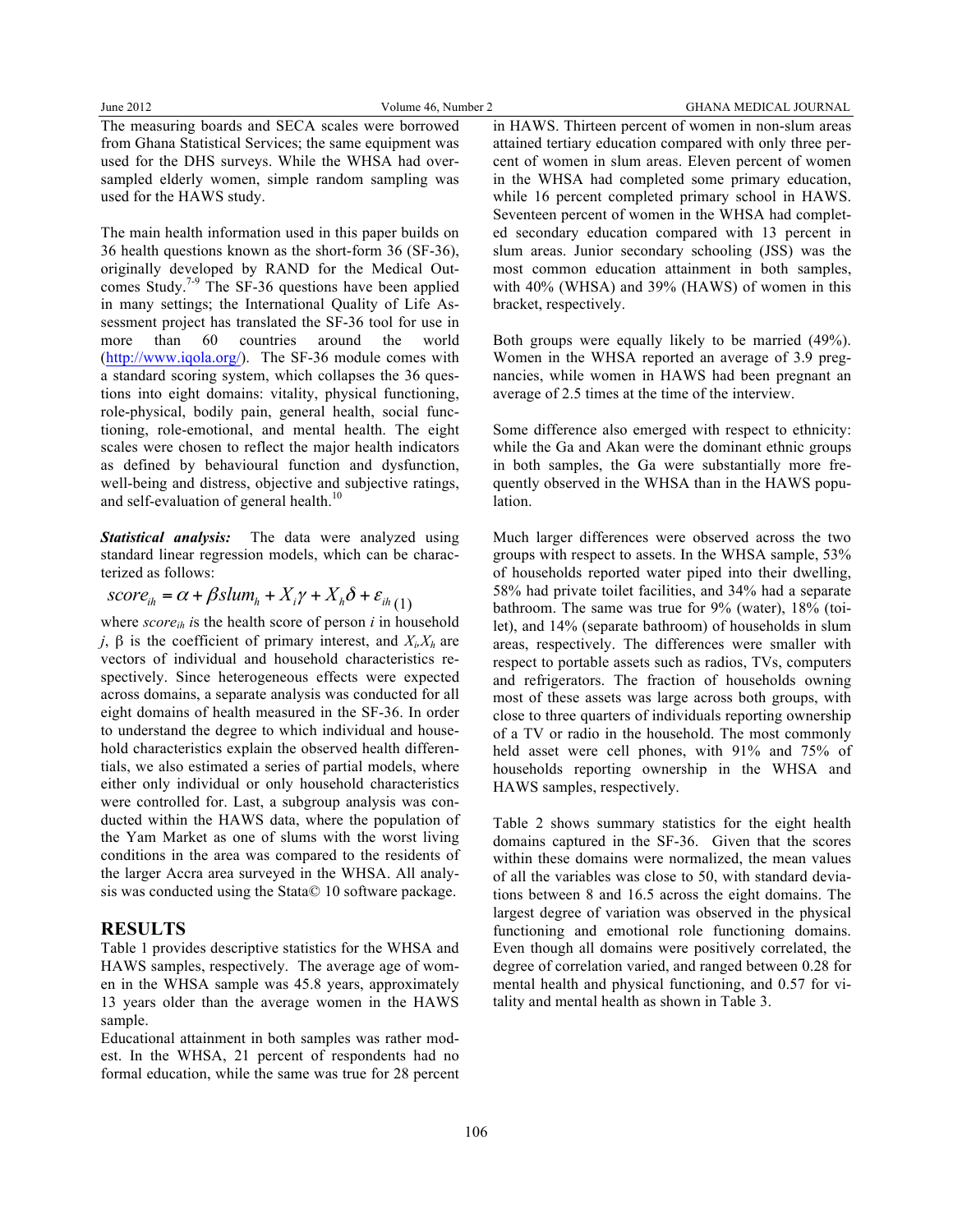| June 2012                                                                                   | Volume 46, Number 2 | <b>GHANA MEDICAL JOURNAL</b> |  |  |  |  |
|---------------------------------------------------------------------------------------------|---------------------|------------------------------|--|--|--|--|
| Table 1 Comparison of individual and household characteristics in the WHSA and HAWS samples |                     |                              |  |  |  |  |
|                                                                                             | WHSA II             | <b>HAWS</b>                  |  |  |  |  |
|                                                                                             | $N = 2554$          | $N=1986$                     |  |  |  |  |
| Individual characteristics                                                                  |                     |                              |  |  |  |  |
| Age, mean (SD)                                                                              | 45.84 (17.7)        | 33.1513.9                    |  |  |  |  |
| No education, $N(%$                                                                         | 527<br>(20.6)       | 548<br>(27.6)                |  |  |  |  |
| Primary education, $N$ (%)                                                                  | 299<br>(11.7)       | 315<br>(15.9)                |  |  |  |  |
| Junior secondary, $N(\%)$                                                                   | (39.7)<br>1014      | 782<br>(39.4)                |  |  |  |  |
| Senior secondary, $N$ (%)                                                                   | 445<br>(17.4)       | (12.8)<br>255                |  |  |  |  |
| Tertiary education, $N(\%)$                                                                 | 257<br>(10.1)       | 65<br>(3.3)                  |  |  |  |  |
| Married, $N$ (%)                                                                            | (49.4)<br>1260      | (48.5)<br>964                |  |  |  |  |
| Akan, $N$ (%)                                                                               | 839<br>(32.9)       | 591<br>(29.8)                |  |  |  |  |
| Ga, $N(%)$                                                                                  | 1035<br>(40.6)      | 523<br>(26.4)                |  |  |  |  |
| Ewe, $N(\%)$                                                                                | 353<br>(13.9)       | 218<br>(11.0)                |  |  |  |  |
| Times pregnant, <i>mean</i> (SD)                                                            | 3.86<br>(3.9)       | 2.45(2.5)                    |  |  |  |  |
| <b>Household characteristics</b>                                                            |                     |                              |  |  |  |  |
| # of rooms <i>mean</i> $(SD)$                                                               | (2.5)<br>2.52       | 1.84(1.3)                    |  |  |  |  |
| Own bathroom, $N$ (%)                                                                       | 874<br>(34.3)       | 278<br>(14.0)                |  |  |  |  |
| Own kitchen, $N$ (%)                                                                        | 53<br>(2.1)         | 12<br>(0.6)                  |  |  |  |  |
| Private water, $N(\%)$                                                                      | 1349<br>(52.9)      | (8.8)<br>174                 |  |  |  |  |
| Private toilet, $N(\%)$                                                                     | 1483<br>(58.1)      | (18.1)<br>359                |  |  |  |  |
| Mobile phone, $N(%$                                                                         | 2324<br>(91.0)      | 1491(75.1)                   |  |  |  |  |
| Fridge, $N$ (%)                                                                             | 1888<br>(74.0)      | 1042(52.5)                   |  |  |  |  |
| Radio, $N(\%)$                                                                              | 2200<br>(86.1)      | 1456 (73.4)                  |  |  |  |  |
| TV, $N$ (%)                                                                                 | 2123<br>(83.2)      | 1475 (74.3)                  |  |  |  |  |
| Computer, $N$ (%)                                                                           | 370<br>(14.5)       | 64<br>(3.3)                  |  |  |  |  |
| Car, $N$ (%)                                                                                | 414<br>(16.2)       | 56<br>(2.9)                  |  |  |  |  |

## **Table 2** Summary statistics for each of the eight SF 36 health domains

|                            | Mean | <b>St.dev</b> | Min  | Max  |
|----------------------------|------|---------------|------|------|
| Vitality                   | 57.7 | 8.0           | 20.9 | 70.8 |
| Physical functioning       | 51.5 | 9.6           | 14.9 | 57.0 |
| Bodily pain                | 51.7 | 9.8           | 19.9 | 62.1 |
| General health perceptions | 51.2 | 9.2           | 16.2 | 63.9 |
| Physical role functioning  | 50.2 | 13.8          | 17.7 | 56.9 |
| Emotional role functioning | 48.3 | 16.4          | 9.2  | 55.9 |
| Social role functioning    | 50.7 | 9.4           | 13.2 | 56.8 |
| Mental health              | 51.7 | 8.4           | 7.8  | 64.1 |

Notes: Based on the combined WHSA and HAWS samples of 4540 women.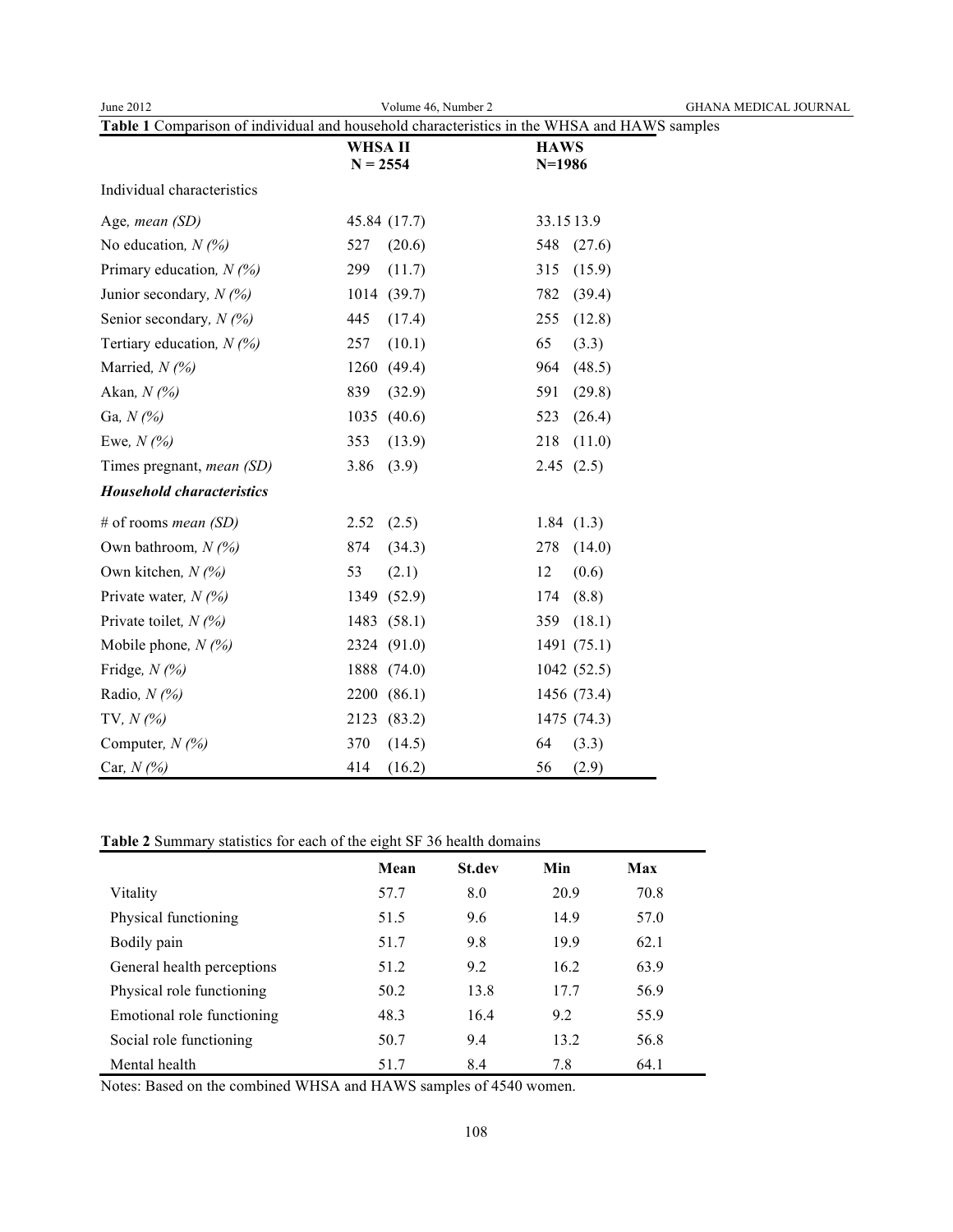#### **Table 3** Correlation across health domains

|                           | <b>Vitality</b> | <b>Physical</b><br>functioning pain |      | health | <b>Bodily General Physical</b> | Emotional<br>functioning functioning ing | Social | function- |
|---------------------------|-----------------|-------------------------------------|------|--------|--------------------------------|------------------------------------------|--------|-----------|
| Vitality                  | 1.00            |                                     |      |        |                                |                                          |        |           |
| Physical functioning      | 0.55            | 1.00                                |      |        |                                |                                          |        |           |
| Bodily pain               | 0.50            | 0.46                                | 1.00 |        |                                |                                          |        |           |
| General health            | 0.56            | 0.55                                | 0.44 | 1.00   |                                |                                          |        |           |
| Physical role functioning | 0.46            | 0.55                                | 0.45 | 0.41   | 1.00                           |                                          |        |           |
| Emotional functioning     | 0.30            | 0.25                                | 0.29 | 0.16   | 0.37                           | 1.00                                     |        |           |
| Social role functioning   | 0.41            | 0.46                                | 0.44 | 0.29   | 0.46                           | 0.55                                     | 1.00   |           |
| Mental health             | 0.57            | 0.29                                | 0.32 | 0.36   | 0.28                           | 0.32                                     | 0.32   |           |

Notes: Based on the combined WHSA and HAWS samples of 4540 women.

#### **Table 4** Average health scores by subgroup

|                            | <b>WHSA: N=2391</b> |         | $HAWS: N=2017$ |          | <b>Difference</b> |         |
|----------------------------|---------------------|---------|----------------|----------|-------------------|---------|
|                            | Mean                | Std.dev | Mean           | Std.dev. | Mean              | p-value |
| Vitality                   | 55.68               | 7.96    | 60.35          | 7.25     | 4.67              | 0.00    |
| Physical functioning       | 49.29               | 10.54   | 54.30          | 7.43     | 5.01              | 0.00    |
| Bodily pain                | 50.52               | 9.73    | 53.25          | 9.68     | 2.73              | 0.00    |
| General health perceptions | 48.96               | 9.71    | 54.10          | 7.44     | 5.13              | 0.00    |
| Physical role functioning  | 47.53               | 15.50   | 53.55          | 10.28    | 6.02              | 0.00    |
| Emotional role functioning | 47.52               | 16.85   | 49.23          | 15.81    | 1.71              | 0.00    |
| Social role functioning    | 50.24               | 9.82    | 51.36          | 8.79     | 1.12              | 0.00    |
| Mental health              | 51.37               | 8.38    | 52.16          | 8.39     | 0.79              | 0.00    |

Table 4 shows average health scores for the eight domains separately for the two subsamples analysed. Compared to the general population of Accra, slum dwellers scored higher on all eight health domains assessed in the SF-36. We tested for equality of means across the two groups, and strongly rejected the null in all cases, with  $p$ -values  $\leq 0.01$  for all eight domains.

Table 5 shows the results of the multivariate analysis. Column 1 shows the unconditional group comparison, while column 2 shows the differences adjusted for respondent characteristics. On average, the estimated group differences declined substantially once respondents' characteristics such as age, education, marital status and ethnicity was controlled for. The same was not true when household characteristics alone were controlled for (Model III). Conditional on the objective standard of living, the differential between women in the slum areas and women in non-slum areas appeared larger than when these differences were not controlled for.

When both individual and household characteristics were controlled for (Model IV), the estimated group differences were smaller than in the unadjusted models, but positive and significant for all health domains expect social role functioning.

While the magnitude of these differences varied, the estimated coefficients were large when compared to other factors. A point estimate of 3.0 on vitality suggests that the average woman in her 50s living in a slum perceived herself as "vital" as the average woman in her early 30s in other parts of Accra, keeping all other aspects the same.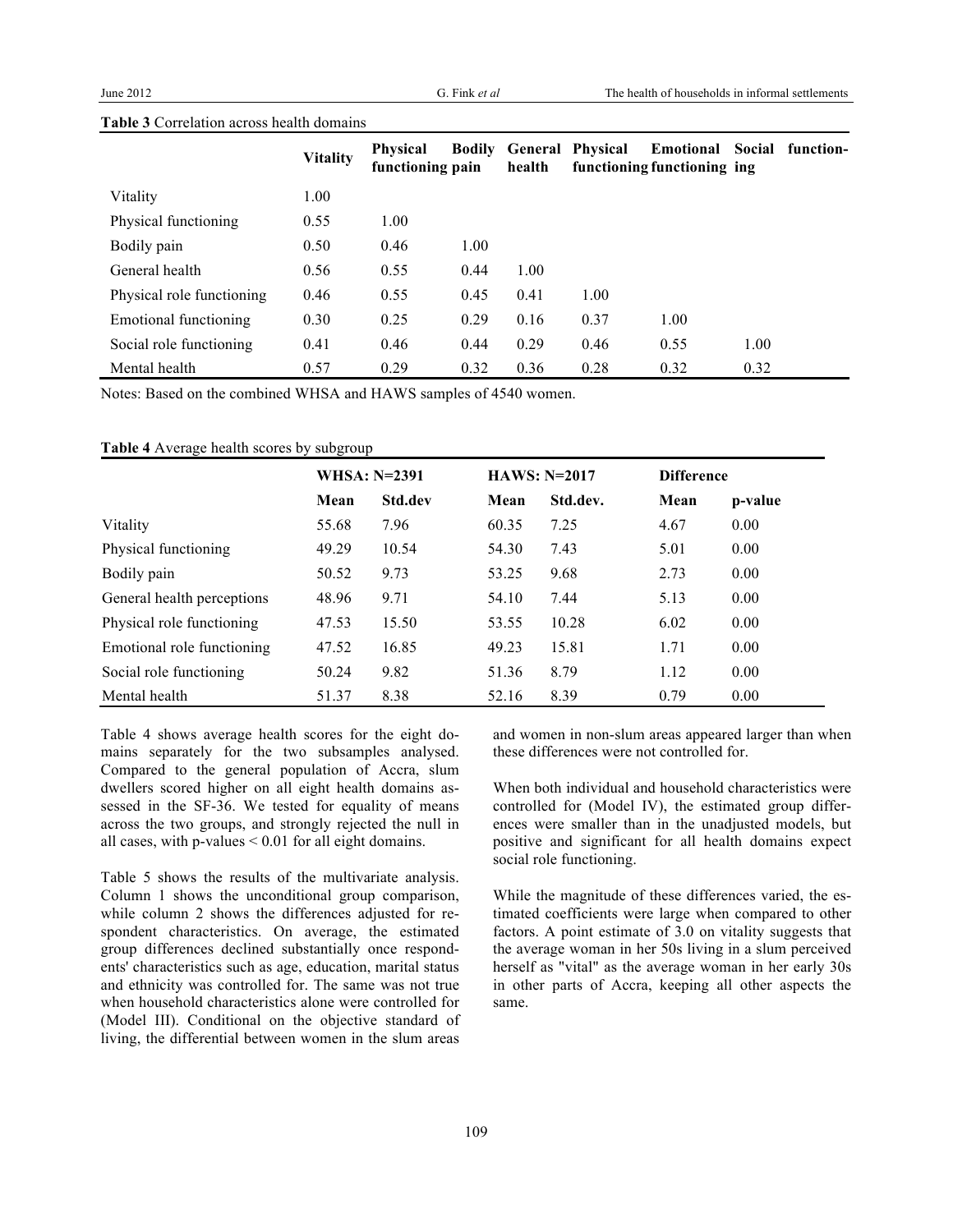| Table 5 Adjusted and unadjusted health differentials |
|------------------------------------------------------|
|------------------------------------------------------|

|                            | <b>Model I</b> | <b>Model II</b> | <b>Model III</b>   | <b>Model IV</b> |
|----------------------------|----------------|-----------------|--------------------|-----------------|
|                            | Unadjusted     | Women<br>trols  | con-Asset controls | All controls    |
| Vitality                   | 4.669***       | $3.001***$      | 4.838***           | 3.015***        |
|                            | (0.23)         | (0.24)          | (0.27)             | (0.27)          |
| Physical functioning       | $5.014***$     | $1.410***$      | 4.855***           | 1.382***        |
|                            | (0.28)         | (0.24)          | (0.33)             | (0.27)          |
| Bodily pain                | $2.731***$     | $0.826***$      | $2.723***$         | $0.631*$        |
|                            | (0.29)         | (0.32)          | (0.34)             | (0.36)          |
| General health perceptions | $5.132***$     | $2.975***$      | $5.679***$         | 3.305***        |
|                            | (0.26)         | (0.27)          | (0.31)             | (0.31)          |
| Physical role functioning  | $6.016***$     | $3.926***$      | 5.970***           | $3.751***$      |
|                            | (0.40)         | (0.44)          | (0.48)             | (0.49)          |
| Emotional role functioning | $1.712***$     | $1.072*$        | $2.702***$         | $1.770***$      |
|                            | (0.49)         | (0.56)          | (0.58)             | (0.63)          |
| Social role functioning    | $1.117***$     | $-0.427$        | $1.409***$         | $-0.221$        |
|                            | (0.28)         | (0.31)          | (0.33)             | (0.34)          |
| Mental health              | $0.794***$     | 0.274           | 1.549***           | $0.715**$       |
|                            | (0.25)         | (0.28)          | (0.30)             | (0.31)          |

*Notes*: All regressions are based on 4540 observations. Each cell shows the point estimate as well as the associated standard error obtained from a standard linear regression model. Model I shows unadjusted group differences. Model II shows differences adjusted for respondent's age, education, marital status, ethnicity and number of pregnancies. Model III shows differences adjusted for household asset holdings. Model IV shows differences adjusted for both respondent and household characteristics.

*Special Study Yam Market:* The Yam Market, as the popular name "Sodom and Gomorrah" suggests, is not only the most (in-) famous slum of the city under threat of demolition, but most likely also the largest slum area with an estimated population of over 50,000 slum dwellers. Table 6 compares the Yam market women to the general HAWS population. As the table shows, the Yam Market area was characterized by a high degree of poverty; on average, women were young with very limited education: 57% of the Yam market residents never attended school, and only 6% went beyond junior secondary schooling. Strong differences also emerged with respect to the ethnic background; only 20% of the Yam market residents belonged to the three dominant ethnicities in Accra, while 48% associate themselves with the Mole and Dagbani ethnicities traditionally resident in the Northern part of the country.

Not one single respondent in the Yam Market reported to have access to private water, a private toilet, or a private kitchen; only 3 out of 235 respondents from the area indicated to have access to their own bathroom. Table 7 shows the health differences between the Yam market and the general slum population. Once both individual and household characteristics were adjusted for (Model IV), women in the Yam Market scored on average about half a standard deviation higher than women living in other slums. These differences were statistically significant for all outcomes other than social and emotional role functioning; the largest differences were found for vitality and physical role functioning.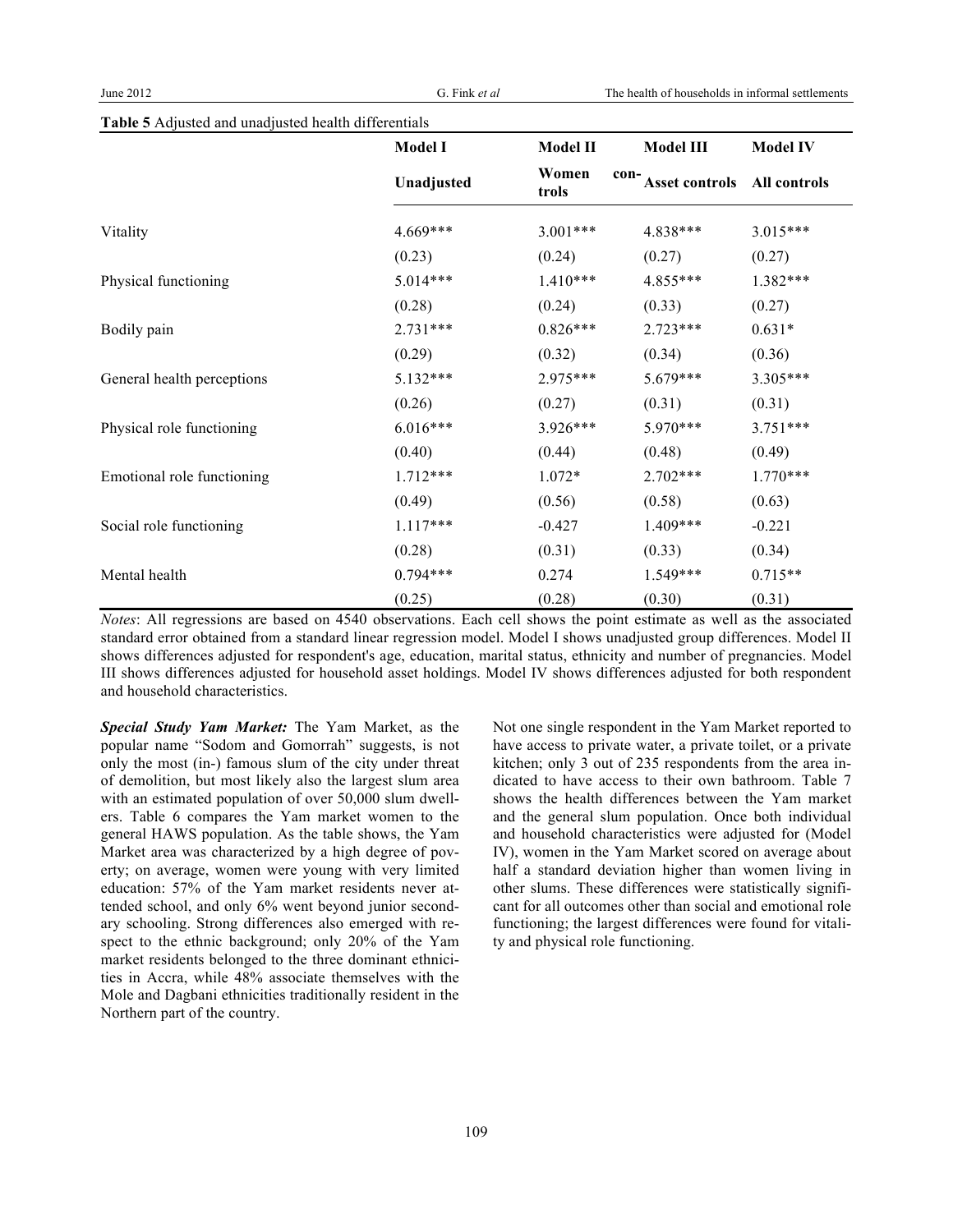**Table 6** Average characteristics of Yam Market vs. other slums population

|                                  | <b>Yam Market</b><br>$N = 235$ | <b>Other Slums</b><br>$N = 1751$ |
|----------------------------------|--------------------------------|----------------------------------|
| Individual characteristics       |                                |                                  |
| Age, mean (SD)                   | 25.86(8.1)                     | 34.13 (14.2)                     |
| No education, $N(%)$             | 134<br>(57.0)                  | 414<br>(23.7)                    |
| Primary education, $N$ (%)       | 46<br>(19.6)                   | 269<br>(15.4)                    |
| Junior secondary, $N$ (%)        | 41<br>(17.4)                   | 741<br>(42.3)                    |
| Senior secondary, $N(\%)$        | 12<br>(5.5)                    | 241<br>(13.8)                    |
| Tertiary education, $N$ (%)      | $\boldsymbol{0}$<br>(0.4)      | 64<br>(3.7)                      |
| Married, $N$ (%)                 | 95<br>(40.9)                   | 867<br>(49.6)                    |
| Akan, $N(%$                      | 31<br>(13.6)                   | 559<br>(32.0)                    |
| Ga, $N(%$                        | 5<br>(2.6)                     | 518<br>(29.6)                    |
| Ewe, $N(%$                       | 6<br>(3.0)                     | 211<br>(12.1)                    |
| Times pregnant, <i>mean</i> (SD) | 1.40<br>(1.4)                  | (2.6)<br>2.59                    |
| # of rooms <i>mean</i> $(SD)$    | 1.15<br>(1.2)                  | 1.93<br>(1.9)                    |
| Own bathroom, $N(%$              | 3<br>(1.3)                     | 274<br>(15.7)                    |
| Own kitchen, $N(%)$              | $\boldsymbol{0}$               | 11<br>(0.7)                      |
| Private water, $N$ (%)           | $\boldsymbol{0}$               | 175<br>(10.0)                    |
| Private toilet, $N(\%)$          | $\boldsymbol{0}$               | 359<br>(20.5)                    |
| Mobile phone, $N$ (%)            | 104<br>(44.7)                  | 1387<br>(79.2)                   |
| Fridge, $N$ (%)                  | 47<br>(20.4)                   | 994<br>(56.8)                    |
| Radio, $N(%$                     | 124<br>(52.8)                  | 1333<br>(76.1)                   |
| TV, $N(%)$                       | 103<br>(43.8)                  | 1373<br>(78.4)                   |
| Computer, $N$ (%)                | $\boldsymbol{0}$               | 63<br>(3.7)                      |
| Car, $N$ (%)                     | $\boldsymbol{0}$               | 56<br>(3.3)                      |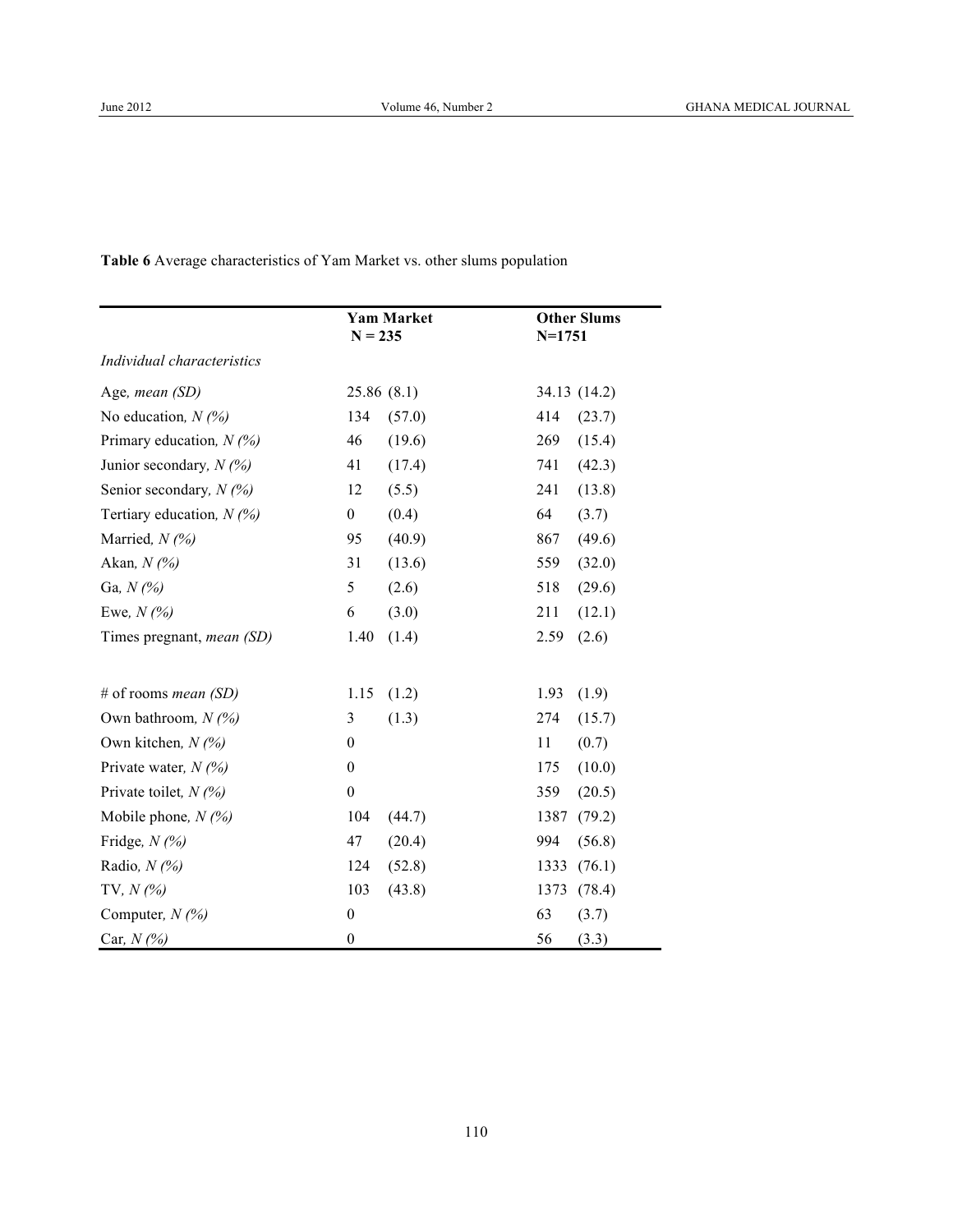|                            | <b>Model I</b> | <b>Model II</b>                      | <b>Model III</b> | <b>Model IV</b>      |
|----------------------------|----------------|--------------------------------------|------------------|----------------------|
|                            | Unadjusted     | <b>Women controls Asset controls</b> |                  | All<br>con-<br>trols |
| Vitality                   | $5.751***$     | 3.894 ***                            | $7.544***$       | 4.427***             |
|                            | (0.53)         | (0.65)                               | $(-0.60)$        | (0.70)               |
| Physical functioning       | 7.093***       | $2.315***$                           | 8.999***         | $2.504***$           |
|                            | (0.69)         | (0.67)                               | (0.77)           | (0.71)               |
| Bodily pain                | $4.456***$     | $2.637***$                           | $5.705***$       | $2.601***$           |
|                            | (0.65)         | (0.83)                               | (0.74)           | (0.88)               |
| General health perceptions | $6.667***$     | $3.630***$                           | $9.500***$       | $4.522***$           |
|                            | (0.65)         | (0.78)                               | (0.73)           | (0.83)               |
| Physical role functioning  | 8.195***       | $5.926***$                           | $10.02***$       | $6.148***$           |
|                            | (1.02)         | (1.29)                               | (1.17)           | (1.38)               |
| Emotional role functioning | $-1.963*$      | $-1.265$                             | 1.226            | 0.756                |
|                            | (1.16)         | (1.55)                               | (1.33)           | (1.65)               |
| Social role functioning    | 0.598          | $-1.166$                             | $2.229***$       | $-0.62$              |
|                            | (0.67)         | (0.83)                               | (0.76)           | (0.89)               |
| Mental health              | 1.895***       | $1.743**$                            | $4.611***$       | $3.252***$           |
|                            | (0.56)         | (0.73)                               | (0.64)           | (0.78)               |

**Table 7** Health effects of Yam Market residence

*Notes*: All regressions are based on 2554 observations from the WHSA and 235 observations from the Yam Market collected as part of the HAWS study. Each cell shows the point estimate as well as the associated standard error obtained from a standard linear regression model. Model I shows unadjusted group differences. Model II shows differences adjusted for respondent's age, education, marital status, ethnicity and number of pregnancies. Model III shows differences adjusted for household asset holdings. Model IV shows differences adjusted for both respondent and household characteristics.

#### **DISCUSSION**

The results presented in this paper have yielded two main results: first, it is clearly true that slum dwellers fare worse with respect to their living conditions; lack of access to water and sanitation, as well as the lack of access to private bathrooms lowers self-reported health, and makes slum dwellers undoubtedly worse off compared to the average Accra resident. The second result is more surprising: all results presented suggest that these wealth and asset differences are more than compensated by other factors affecting slum dwellers. This is partially explained by the younger age of slum dwellers; differences in observable characteristics do, however, explain only a minor part of the total difference observed, which raises the question regarding the true causal mechanisms underlying the observed positive slum effects. Even though our data does not allow us to provide a definite answer to this question, two mechanisms appear plausible: selfselection and geographic advantage. The self-selection hypothesis has a long tradition in the migration literature;

migration is an individual choice, and as such likely reflects individual traits such as health, general optimism, entrepreneurship or ambition, all factors which are likely to affect actual, and even more so, the self-reported health measures analyzed in this paper. Even though selfreported health measures appear to predict clinical health outcomes well within the larger WHSA data, one could argue that slum residence systematically alters perceptions of health and thus induces bias in the observed differences. The second argument is one of geographic placement. Just like the individual selection into migration is not random, the emergence of slum areas reflects factors attracting mobile population groups. Most Accra slums are in the rather central parts of town, with rapid access to public transport and markets, but also relatively easy access to drug shops and hospital if outside medical help is needed. All of these factors are likely to contribute to the actual and perceived health of slum dwellers. The good news is that on average slum dwellers seem to do well health-wise; further research will be needed to determine the causal mechanisms underlying these patterns.